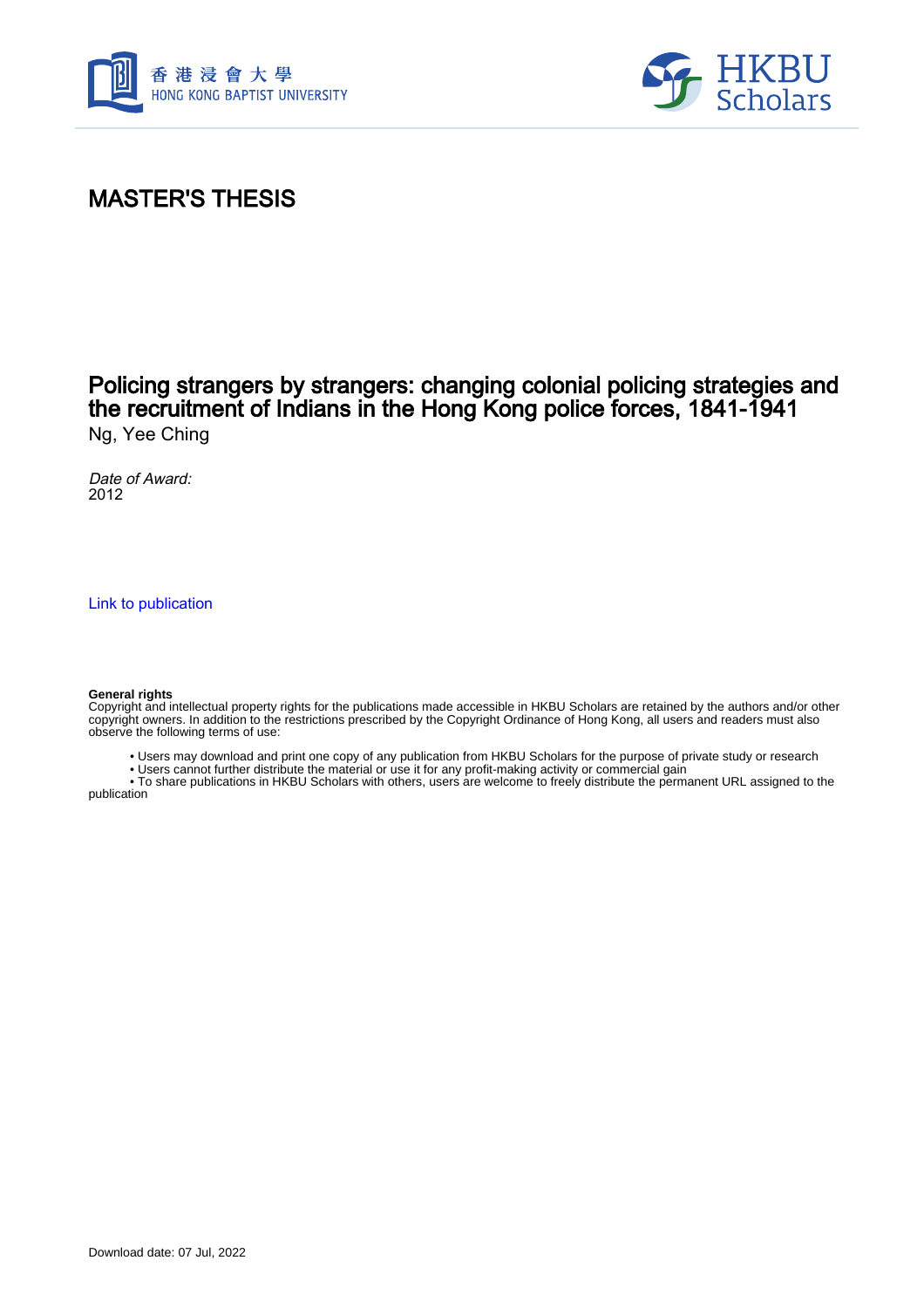# **Policing Strangers by Strangers: Changing Colonial Policing Strategies and the Recruitment of Indians in the Hong Kong Police Force, 1841-1941**

**NG Yee Ching** 

**A thesis submitted in partial fulfillment of the requirements for the degree of Master of Philosophy** 

## **Principal Supervisor: Dr. WONG Man Kong**

**Hong Kong Baptist University** 

**May 2012**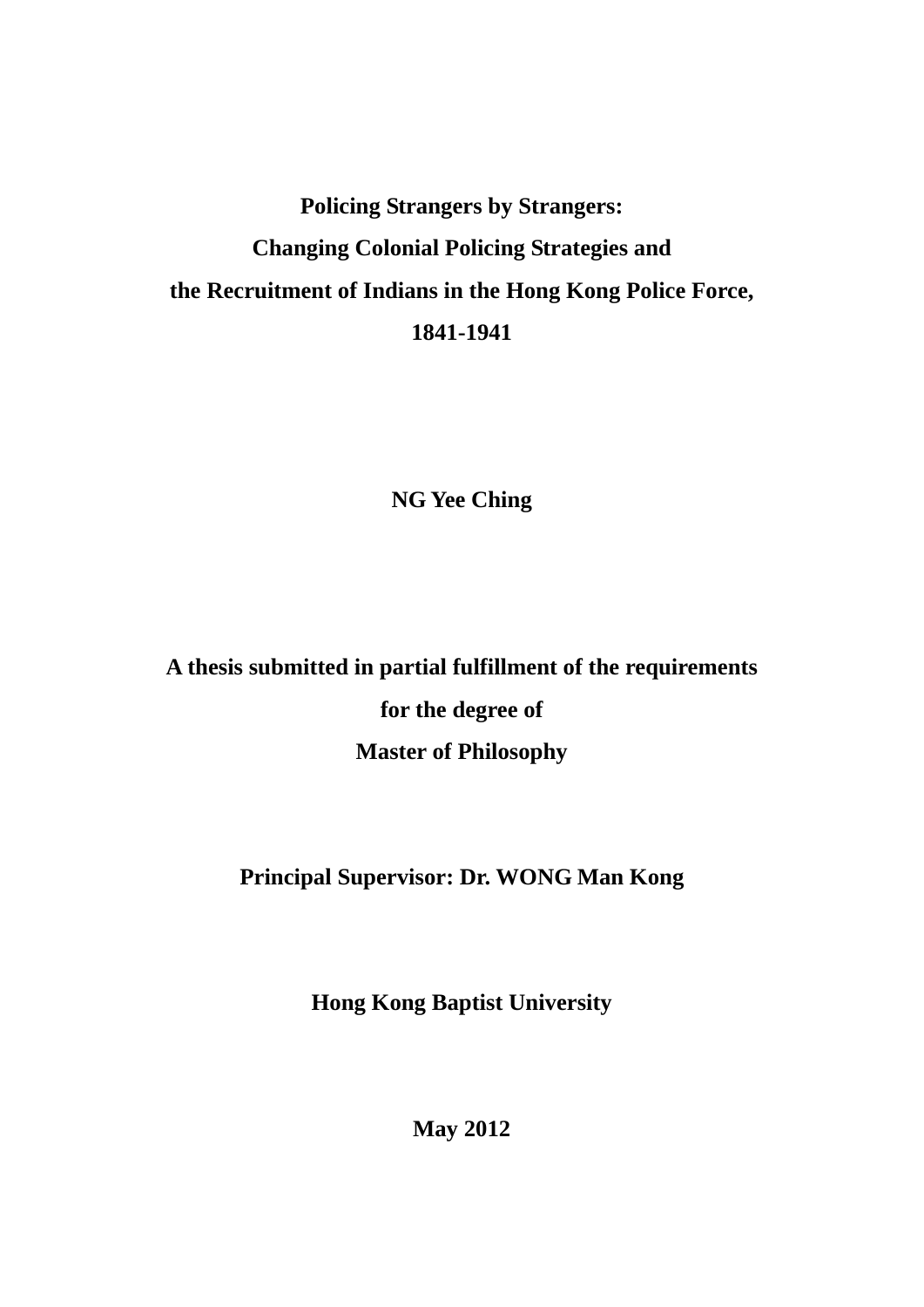#### **Abstract**

This thesis examines the British colonial policing strategy by studying a hundred years of history of the Indians in the Hong Kong Police Force from 1841 to 1941. The British strategy of policing the colonies was always described as "policing strangers by strangers." Instead of recruiting local natives, some colonial governments specifically favored using reliable aliens or strangers as policemen. The Indians, especially the Sikhs, were favored by the British for colonial policing. Policing by the Indians was a common practice from Chinese treaty ports to South Africa and within the Empire in Hong Kong. In the case of Hong Kong, the Indians served as one of the pillars and always accounted for a substantial part in the colonial police force until the mid-twentieth century. While considering the practice of "policing strangers by strangers" in Hong Kong, this research focuses on three key issues. It first lays out how the British perception towards the Indians and the Chinese, and how and why the Indians were specifically chosen for colonial policing. Secondly, it argues that there was policing strategy across territorial boundary connecting India with other colonies by considering the Indians and India itself as factors affecting the development of the Hong Kong Police Force. Thirdly, it pays attention to the role of the Chinese as an auxiliary force in policing the colony and how the local circumstances of Hong Kong resulted in unique colonial policing strategy different from other colonies within the Empire. As historical circumstances changed over time, there were changing British perceptions from time to time towards the Indians. Such changes included from trusting them to doubting their reliability, which in turns affected the colonial policing strategy in Hong Kong. This thesis aims to provide an in-depth research on the history of the Indians in policing Hong Kong from historical and political aspects and to explore the interactions between colonies and the Empire, in order to address the salient features of British colonial policing and contribute to fill up such a missing puzzle in the overall picture of the historical development of the Hong Kong Police Force.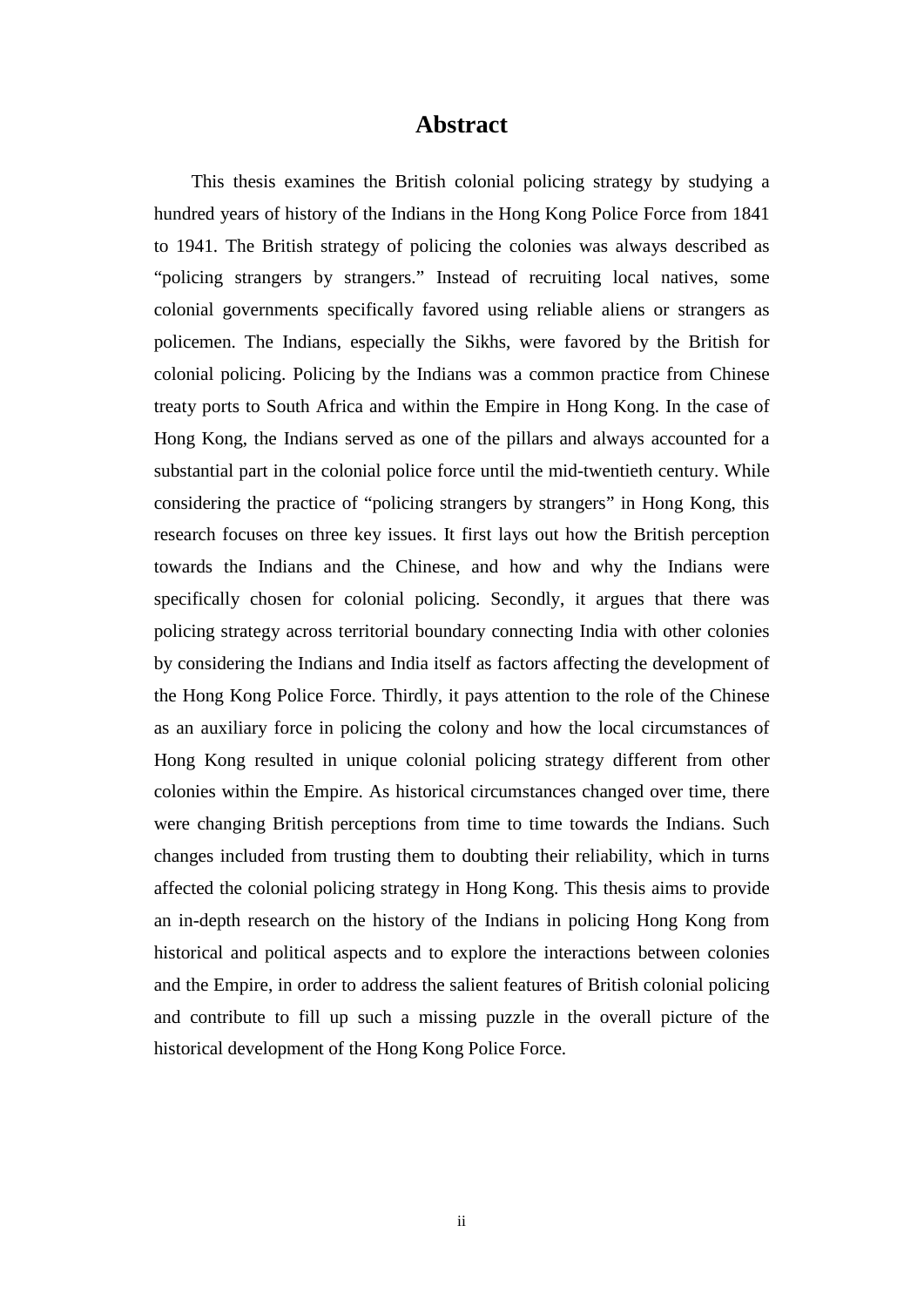# **Table of Contents**

|  | I.          |      |                                                                   |
|--|-------------|------|-------------------------------------------------------------------|
|  |             | i.   | General Studies on the Indian Community                           |
|  |             |      |                                                                   |
|  |             | ii.  | Remarkable Studies on Colonial Policing                           |
|  |             |      |                                                                   |
|  |             | iii. |                                                                   |
|  | $\Pi$ .     |      |                                                                   |
|  | III.<br>IV. |      |                                                                   |
|  |             |      |                                                                   |
|  | V.          |      |                                                                   |
|  |             |      |                                                                   |
|  |             |      |                                                                   |
|  | I.          |      | Exploring the Colonial Policing of the British Empire22           |
|  | II.         |      | The British Policing Strategy: Policing Strangers by Strangers 26 |
|  | III.        |      | Revisions on Research into Policing in the British Empire27       |
|  | IV.         |      |                                                                   |

V. The Early Attempts to Control the Native Population in the Colony.....................................................................................34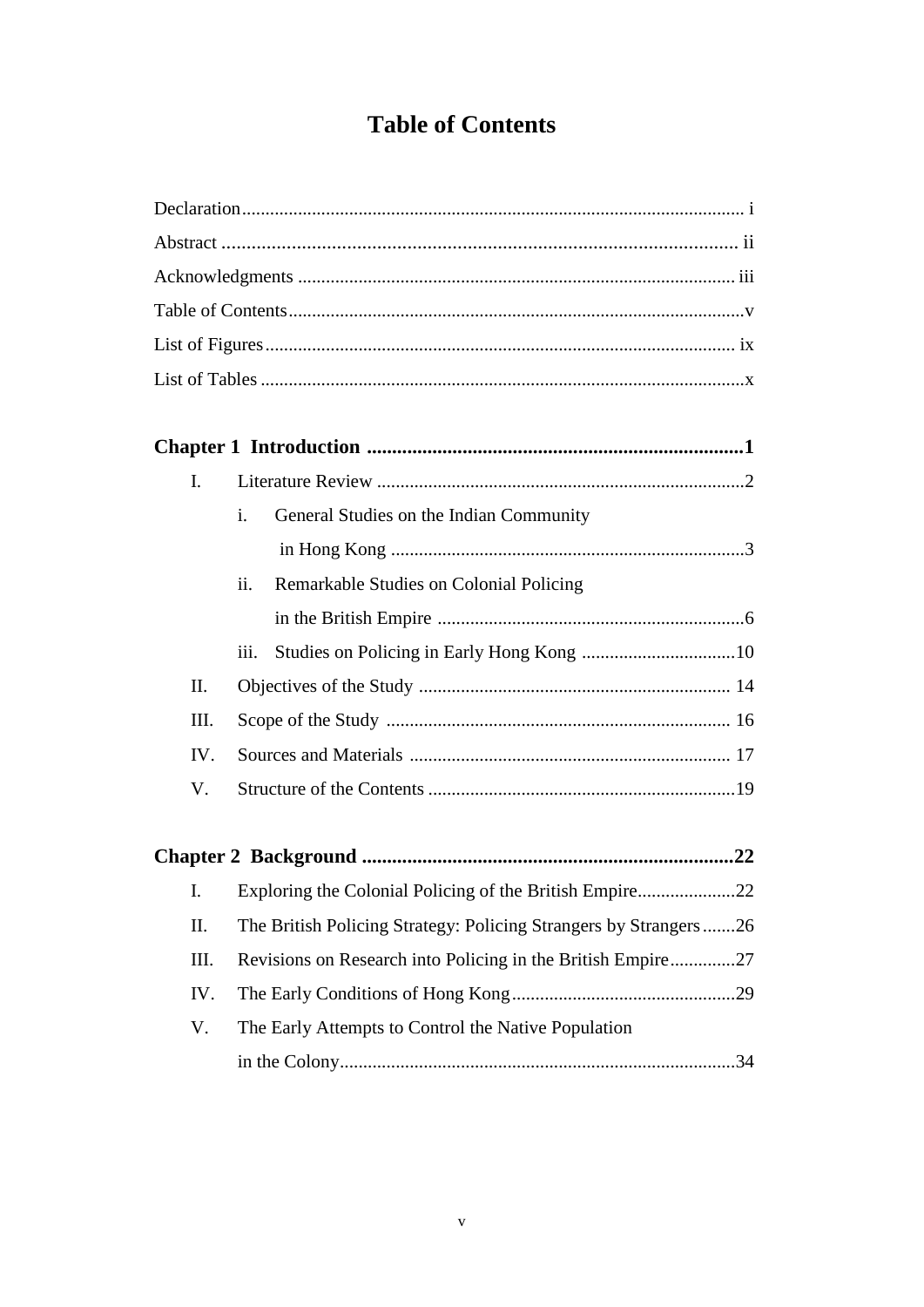| Chapter 3 Policing Hong Kong: the Establishment of |  |  |  |
|----------------------------------------------------|--|--|--|
|                                                    |  |  |  |
| $\mathbf{I}$ .                                     |  |  |  |
| П.                                                 |  |  |  |
| Ш.                                                 |  |  |  |
| IV.                                                |  |  |  |
| V.                                                 |  |  |  |
| VI.                                                |  |  |  |
|                                                    |  |  |  |
|                                                    |  |  |  |

### **Chapter 4 The Era of Punjabis' Predomination in**

| Ι.   |                                                              |  |
|------|--------------------------------------------------------------|--|
| П.   | Enlistment of Trained Sikh Police for Service in Hong Kong73 |  |
| Ш.   |                                                              |  |
| IV.  |                                                              |  |
| V.   | The View from India:                                         |  |
|      |                                                              |  |
| VI.  | The Performance and Lives of the Newly-recruited Indians87   |  |
| VII. | Promotion of Indians in the Colonial Policing Service 94     |  |
|      |                                                              |  |
| IX.  |                                                              |  |
| X.   |                                                              |  |

#### **Chapter 5 Policing by Strangers or Local Natives? –**

| IV. Pro-Chinese Policing Strategy: Governors Sir Arthur Kennedy |  |
|-----------------------------------------------------------------|--|